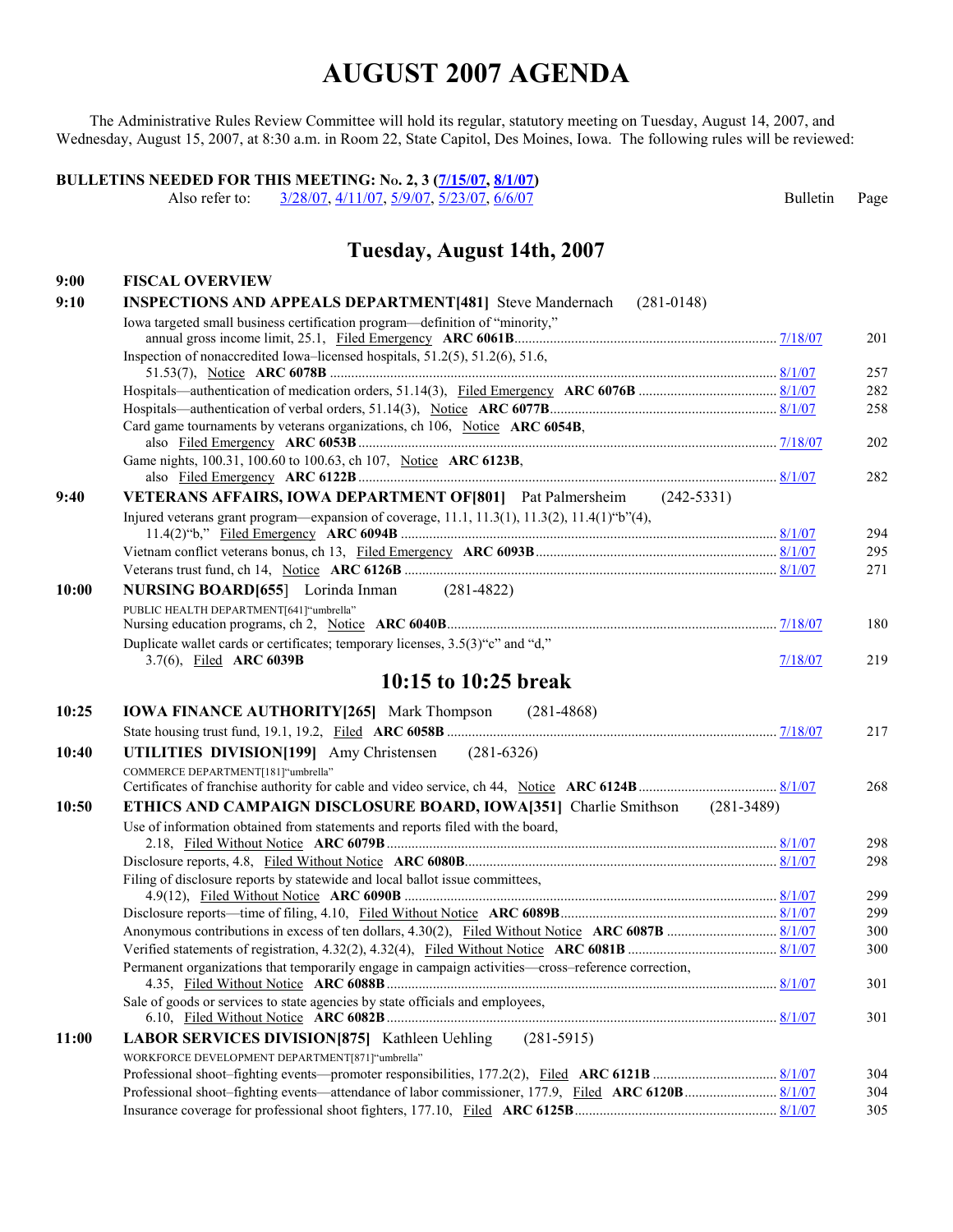#### **11:50 COMMITTEE BUSINESS**

---Approve minutes---September 2007 meeting--- Miscellaneous

### **12:00-1:00 lunch**

| 1:00 | <b>ENVIRONMENTAL PROTECTION COMMISSION[567]</b> Marla Gallardo                                                                                                              | $(281 - 8678)$ |
|------|-----------------------------------------------------------------------------------------------------------------------------------------------------------------------------|----------------|
|      | NATURAL RESOURCES DEPARTMENT[561]"umbrella"                                                                                                                                 |                |
|      | Air quality regulation of ethanol production facilities, 22.100, 33.3(1),                                                                                                   | 243            |
|      | Clean air interstate rule (CAIR); clean air mercury rule (CAMR), 34.201, 34.210, 34.221,                                                                                    |                |
|      |                                                                                                                                                                             | 244            |
|      | Minor water main construction permits, $40.3(1)$ , $40.4(1)$ , $40.4(4)$ , $43.3(3)$ "c"(2),                                                                                |                |
|      |                                                                                                                                                                             | 297            |
|      | Underground storage tank systems, 135.1(3)"d," 135.2, 135.3(3)"j," 135.3(5)"d," 135.3(8),                                                                                   |                |
|      |                                                                                                                                                                             | 246            |
|      | Underground storage tank installer and inspector licensing, ch 134 title, 134.17 to 134.28,                                                                                 | 274            |
|      | <b>HELD OVER FROM JULY</b>                                                                                                                                                  |                |
|      | Sanitary landfills for municipal solid waste—groundwater protection systems for the disposal                                                                                |                |
|      | of nonhazardous wastes, $101.13(1)$ "j"(4), $104.25$ ,                                                                                                                      |                |
|      |                                                                                                                                                                             | 89             |
|      | <b>Wednesday, August 15th, 2007</b>                                                                                                                                         |                |
| 8:30 | <b>SECRETARY OF STATE[721]</b> Sandy Steinbach<br>$(281 - 5823)$                                                                                                            |                |
|      | Use of voting equipment; paper record, 21.1(10), 21.25, 22.1, 22.5(8), 22.5(10) 22.9(1),                                                                                    |                |
|      | 22.10(2)"o" and "p," 22.11(1)"a" to "d," 22.12, 22.18(1)"d," 22.40, 22.41, 22.43,                                                                                           |                |
|      | 22.100 to 22.102, 22.340 to 22.342, 22.431, 22.461, 22.463(4), 22.464(4), 26.2(2),                                                                                          |                |
|      | 26.2(4), 26.4(1), 26.4(3), 26.12, 26.62, 26.104(1) "d," 26.105(2), 26.105(3),                                                                                               |                |
|      |                                                                                                                                                                             | 286            |
|      | Absentee voting, 21.300, 212.303, 21.350 to 21.355, 21.359(4), 21.370 to 21.376,                                                                                            |                |
|      | Absentee voting; electioneering at satellite absentee voting station, 21.300, 21.300(8) "c," 21.303,                                                                        | 292            |
|      |                                                                                                                                                                             | 265            |
|      |                                                                                                                                                                             | 266            |
| 9:00 | PUBLIC HEALTH DEPARTMENT[641] Barb Nervig<br>$(281 - 4344)$                                                                                                                 |                |
|      | Center for congenital and inherited disorders, $4.3(2)$ , $4.3(4)$ "c" $(2)$ , $4.3(4)$ "d" $(2)$ and $(3)$ ,                                                               |                |
|      | 4.3(5)"e," "h" and "i," 4.3(6)"b" and "c," 4.3(8), 4.3(10)"e," 4.4(3)"a" and "b,"                                                                                           |                |
|      |                                                                                                                                                                             | 259            |
|      |                                                                                                                                                                             | 306            |
|      |                                                                                                                                                                             | 306            |
|      |                                                                                                                                                                             | 307            |
|      | Statewide indigent obstetrical and orthopedic patient care program, rescind ch 82,                                                                                          |                |
|      |                                                                                                                                                                             | 307            |
|      |                                                                                                                                                                             | 308            |
|      |                                                                                                                                                                             | 262            |
|      | Emergency medical services providers—education, training and certification, 131.1,<br>131.4(1) "e," 131.4(4) "c," 131.4(4) "d"(5), 131.4(4) "j," 131.4(6) "a," "d" and "e," |                |
|      |                                                                                                                                                                             | 308            |
|      | Trauma registry-data dictionary for reportable patient data, 136.2(1)"a" and "c,"                                                                                           |                |
|      |                                                                                                                                                                             | 263            |
|      | Substance abuse treatment and assessment programs—drinking drivers course,                                                                                                  |                |
|      |                                                                                                                                                                             | 309            |
|      |                                                                                                                                                                             | 309            |
| 9:30 | EDUCATIONAL EXAMINERS BOARD[282] George Maurer (281-5849)                                                                                                                   |                |
|      | EDUCATION DEPARTMENT[281]"umbrella"                                                                                                                                         |                |
|      |                                                                                                                                                                             | 239            |
|      |                                                                                                                                                                             | 297            |
|      |                                                                                                                                                                             | 240            |
|      |                                                                                                                                                                             | 240            |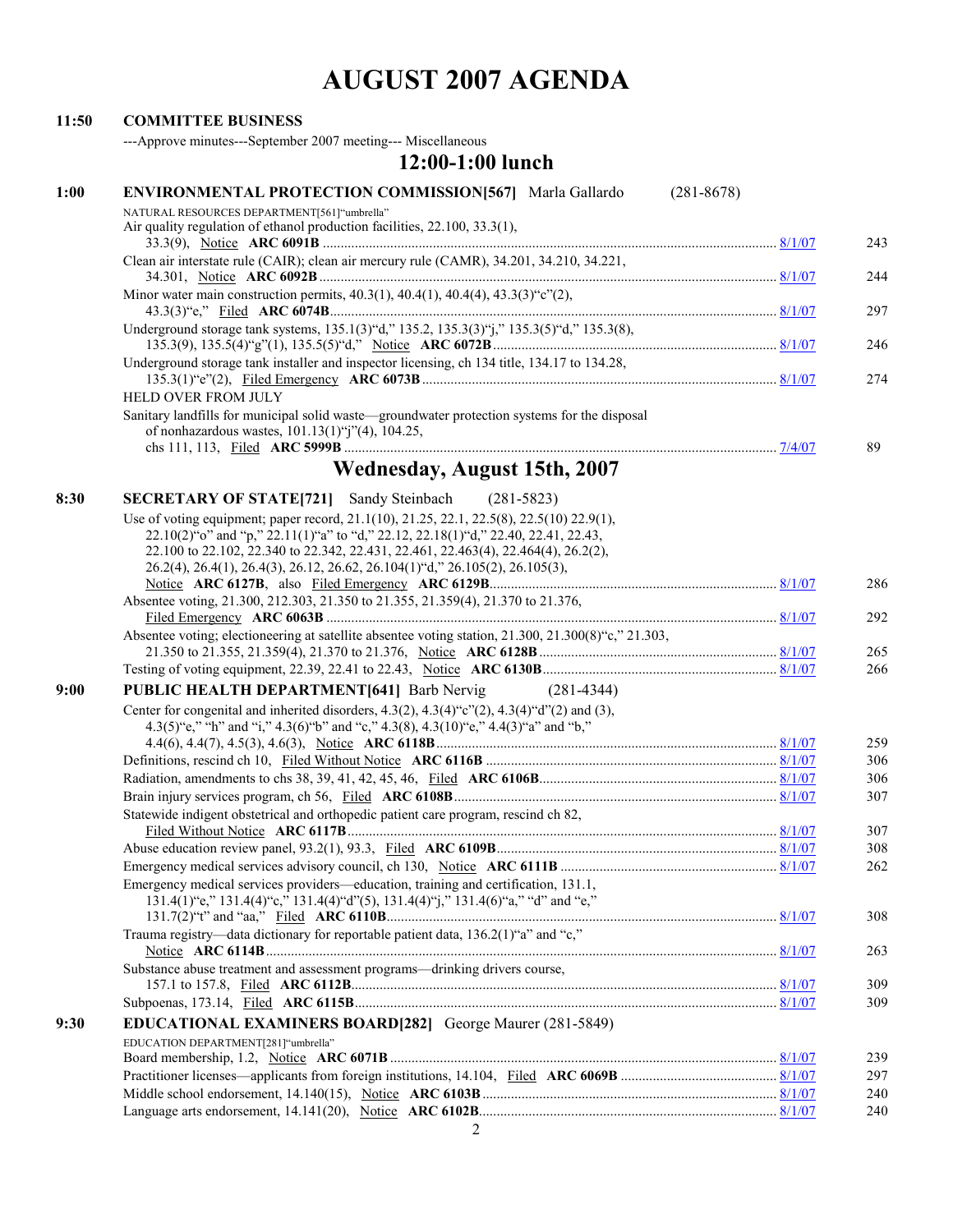|       | EDUCATIONAL EXAMINERS BOARD[282]-continued                                                                                                                                                         |            |
|-------|----------------------------------------------------------------------------------------------------------------------------------------------------------------------------------------------------|------------|
|       |                                                                                                                                                                                                    | 297        |
|       |                                                                                                                                                                                                    | 242        |
| 9:45  | <b>PUBLIC SAFETY DEPARTMENT[661] Mike Coveyou</b><br>$(281-5042)$                                                                                                                                  |            |
|       | Access to national criminal history record checks of teacher applicants,                                                                                                                           | 205        |
|       | Confidentiality of records containing security procedures or emergency preparedness information;                                                                                                   |            |
|       | release of official photographs of department employees, 25.3(1), 25.3(3), 25.3(4),                                                                                                                |            |
|       |                                                                                                                                                                                                    | 206        |
|       | Fire training facilities, 259.302, 259.303, 259.304(1)"h," 259.305, Notice ARC 6064B,                                                                                                              | 285        |
| 10:00 | HISTORICAL DIVISION[223] Kathy Gourley (281-6913)                                                                                                                                                  |            |
|       | CULTURAL AFFAIRS DEPARTMENT[221]"umbrella"                                                                                                                                                         |            |
|       | Historic preservation and cultural and entertainment district tax credits,                                                                                                                         |            |
|       |                                                                                                                                                                                                    | 191        |
|       | 10:15 to 10:20 break                                                                                                                                                                               |            |
| 10:20 | <b>REAL ESTATE APPRAISER EXAMINING BOARD[193F]</b> Sylvia King                                                                                                                                     |            |
|       | Professional Licensing and Regulation Bureau[193]                                                                                                                                                  |            |
|       | COMMERCE DEPARTMENT[181]"umbrella"                                                                                                                                                                 | 264        |
|       |                                                                                                                                                                                                    | 310        |
| 10:30 | <b>REVENUE DEPARTMENT[701]</b> Dave Casey<br>$(281 - 6163)$                                                                                                                                        |            |
|       | Individual income tax—filing thresholds, special tax computation, social security benefits,                                                                                                        |            |
|       | 39.1(1) to 39.1(3), 39.5(12), 39.5(13), 39.7(1), 39.9, 39.15, 40.23, 40.23(2) to 40.23(4),                                                                                                         |            |
|       |                                                                                                                                                                                                    | 219<br>189 |
| 10:45 | HUMAN SERVICES DEPARTMENT[441] Nancy Freudenberg (281-8438)                                                                                                                                        |            |
|       |                                                                                                                                                                                                    | 251        |
|       | Data reporting by county central point of coordination (CPC) administrators, 25.41(2)"d,"                                                                                                          |            |
|       |                                                                                                                                                                                                    | 195        |
|       | Food assistance program eligibility, 65.8(1)"b"(4), 65.8(5)"b"(4), 65.8(7), 65.8(7)"a" to "c,"                                                                                                     | 302        |
|       | Mandatory interviews eliminated for Medicaid programs, 75.1(35)"j"(2), 75.52(1),<br>75.52(1) "a," 75.52(3), 75.57(9) "a"(1), 76.1(3), 76.1(7) "b"(4), 76.2(1),                                     |            |
|       | Rehabilitative treatment services and rehabilitation services for adults with                                                                                                                      | 279        |
|       | chronic mental illness—references eliminated, 77.38, 77.42, 78.42, 78.48, 79.1(2), 79.1(19),                                                                                                       |            |
|       |                                                                                                                                                                                                    | 303        |
|       | Medicaid payment for routine physical examinations, $78.1(1)$ "b," $92.8(1)$ ,                                                                                                                     |            |
|       |                                                                                                                                                                                                    | 279<br>174 |
|       | Medicaid reimbursement for nonemergency transportation, 78.13(5)"a," Filed Emergency ARC 6083B 8/1/07                                                                                              | 280        |
|       | IowaCare, 92.1, 92.2, 92.2(4) "b," 92.5(3) "c," 92.5(4) "a," 92.5(7), 92.5(8), 92.7, 92.7(1) "a" and "b,"                                                                                          |            |
|       |                                                                                                                                                                                                    | 175        |
|       | IowaCare premium not required for members whose income is at or below 100 percent                                                                                                                  | 281        |
|       | IowaCare—hardship exemption, eligibility of newborns, 92.7(3), 92.7(3)"c," 92.8(3)"b,"                                                                                                             | 254        |
|       | PROMISE JOBS—transportation allowance, 93.110(6)"b," Notice ARC 6086B,                                                                                                                             | 281        |
|       | Withholding of income to collect court–ordered child support, 98.24, 98.24(3) "b," 98.24(4),<br>98.35, 98.40, 98.41, 98.42(2) "d" and "f," 98.43, 98.43(1), 98.43(2) "a," 98.43(2) "b"(2) and (8), |            |
|       | 98.43(2) "c" and "d," 98.43(3), 98.45, 98.45(2) to 98.45(5), 98.46, 98.46(2), 98.46(3),                                                                                                            |            |
|       | Purchase of family planning services; adult services, 130.7, 150.3(4)"a," 153.5(2)"a";                                                                                                             | 255        |
|       |                                                                                                                                                                                                    | 303        |